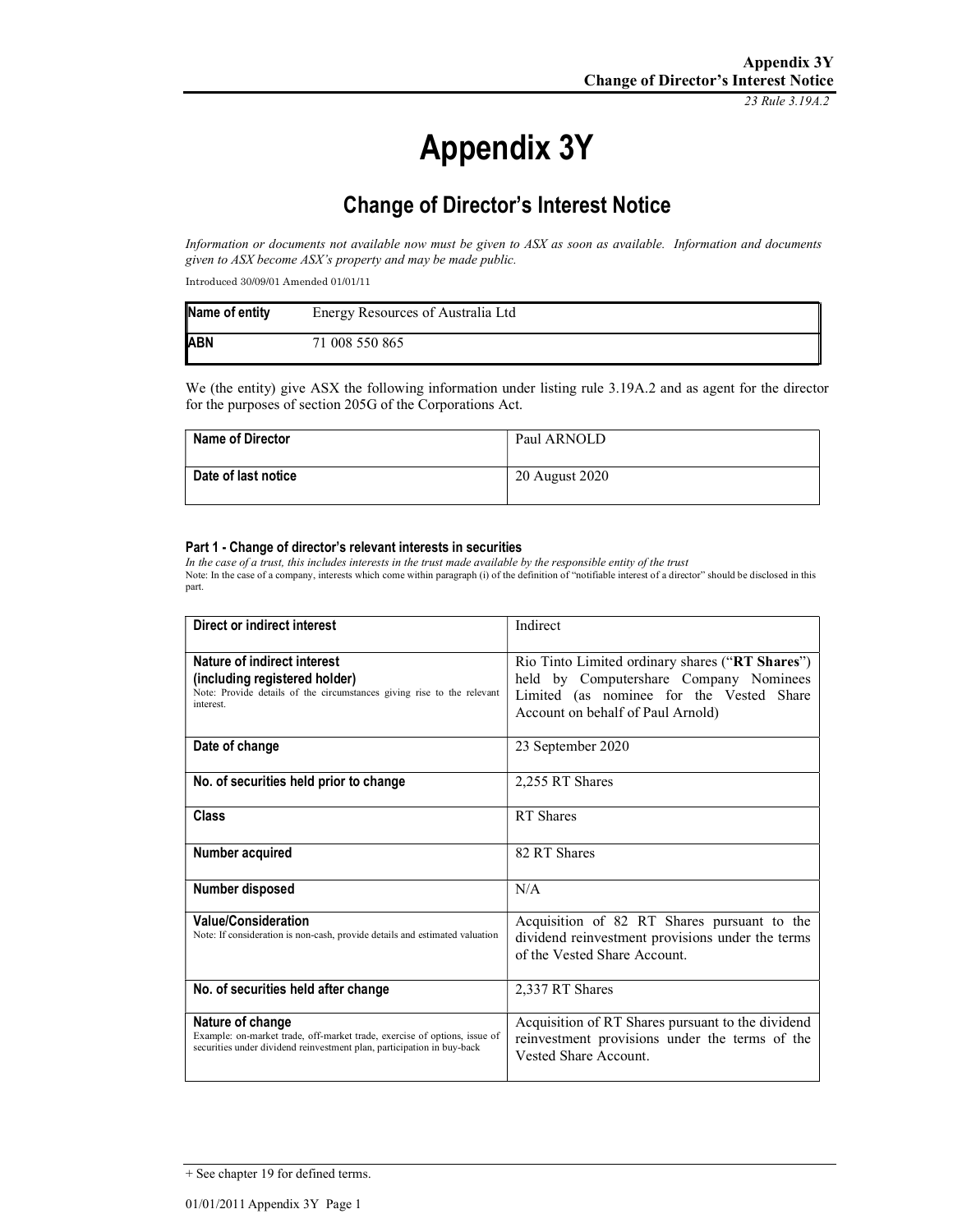| Direct or indirect interest                                                                                                                                             | Indirect                                                                                                                                                                                                                                                                                          |
|-------------------------------------------------------------------------------------------------------------------------------------------------------------------------|---------------------------------------------------------------------------------------------------------------------------------------------------------------------------------------------------------------------------------------------------------------------------------------------------|
| Nature of indirect interest<br>(including registered holder)<br>Note: Provide details of the circumstances giving rise to the relevant<br>interest.                     | Indirect interest in RT Shares acquired under<br>myShare, the Rio Tinto Limited Global Employee<br>Share Plan ("myShare"), held by Computershare<br>Trustees (Jersey) Limited on behalf of Mr Arnold,<br>and a conditional right to additional matching RT<br>Shares ("Matching RT Share Rights") |
| Date of change                                                                                                                                                          | 23 September 2020                                                                                                                                                                                                                                                                                 |
| No. of securities held prior to change                                                                                                                                  | 411 RT Shares<br>192 Matching RT Share Rights                                                                                                                                                                                                                                                     |
| <b>Class</b>                                                                                                                                                            | RT Shares and Matching RT Share Rights                                                                                                                                                                                                                                                            |
| Number acquired                                                                                                                                                         | 9 RT Shares                                                                                                                                                                                                                                                                                       |
| Number disposed                                                                                                                                                         | N/A                                                                                                                                                                                                                                                                                               |
| <b>Value/Consideration</b><br>Note: If consideration is non-cash, provide details and estimated valuation                                                               | Acquisition of 9 RT Shares pursuant to the<br>dividend reinvestment provisions under the terms<br>of myShare.                                                                                                                                                                                     |
| No. of securities held after change                                                                                                                                     | 420 RT Shares<br>192 Matching RT Share Rights                                                                                                                                                                                                                                                     |
| Nature of change<br>Example: on-market trade, off-market trade, exercise of options, issue of<br>securities under dividend reinvestment plan, participation in buy-back | Acquisition of RT Shares pursuant to the dividend<br>reinvestment provisions under the terms of<br>myShare.                                                                                                                                                                                       |

\* In accordance with the rules of myShare, upon vesting Mr Arnold may receive additional RT Shares in lieu of dividends that would have been paid to him in the period from grant on the base number of RT Shares, the subject of the Rights that vest.

| Direct or indirect interest                                                                                                                         | Direct                                                                                                                                                                                                                                                                                                                     |
|-----------------------------------------------------------------------------------------------------------------------------------------------------|----------------------------------------------------------------------------------------------------------------------------------------------------------------------------------------------------------------------------------------------------------------------------------------------------------------------------|
| Nature of indirect interest<br>(including registered holder)<br>Note: Provide details of the circumstances giving rise to the relevant<br>interest. | N/A                                                                                                                                                                                                                                                                                                                        |
| Date of change                                                                                                                                      | N/A                                                                                                                                                                                                                                                                                                                        |
| No. of securities held prior to change                                                                                                              | 12,092 rights ("Rights")* to be granted RT<br>Shares under the Rio Tinto 2018 Equity Incentive<br>Program ("EIP"), being:<br>6,722 Rights as Performance Share Awards<br>("PSAs");<br>3,360 Rights as Management Share Awards<br>٠<br>$("MSAs")$ ; and<br>2,010 Rights as Bonus Deferral Awards<br>٠<br>(" <b>BDAs</b> "). |
| <b>Class</b>                                                                                                                                        | PSAs, MSAs and BDAs under the EIP.                                                                                                                                                                                                                                                                                         |
| <b>Number acquired</b>                                                                                                                              | N/A                                                                                                                                                                                                                                                                                                                        |
| Number disposed                                                                                                                                     | N/A                                                                                                                                                                                                                                                                                                                        |
| <b>Value/Consideration</b><br>Note: If consideration is non-cash, provide details and estimated valuation                                           | N/A                                                                                                                                                                                                                                                                                                                        |

+ See chapter 19 for defined terms.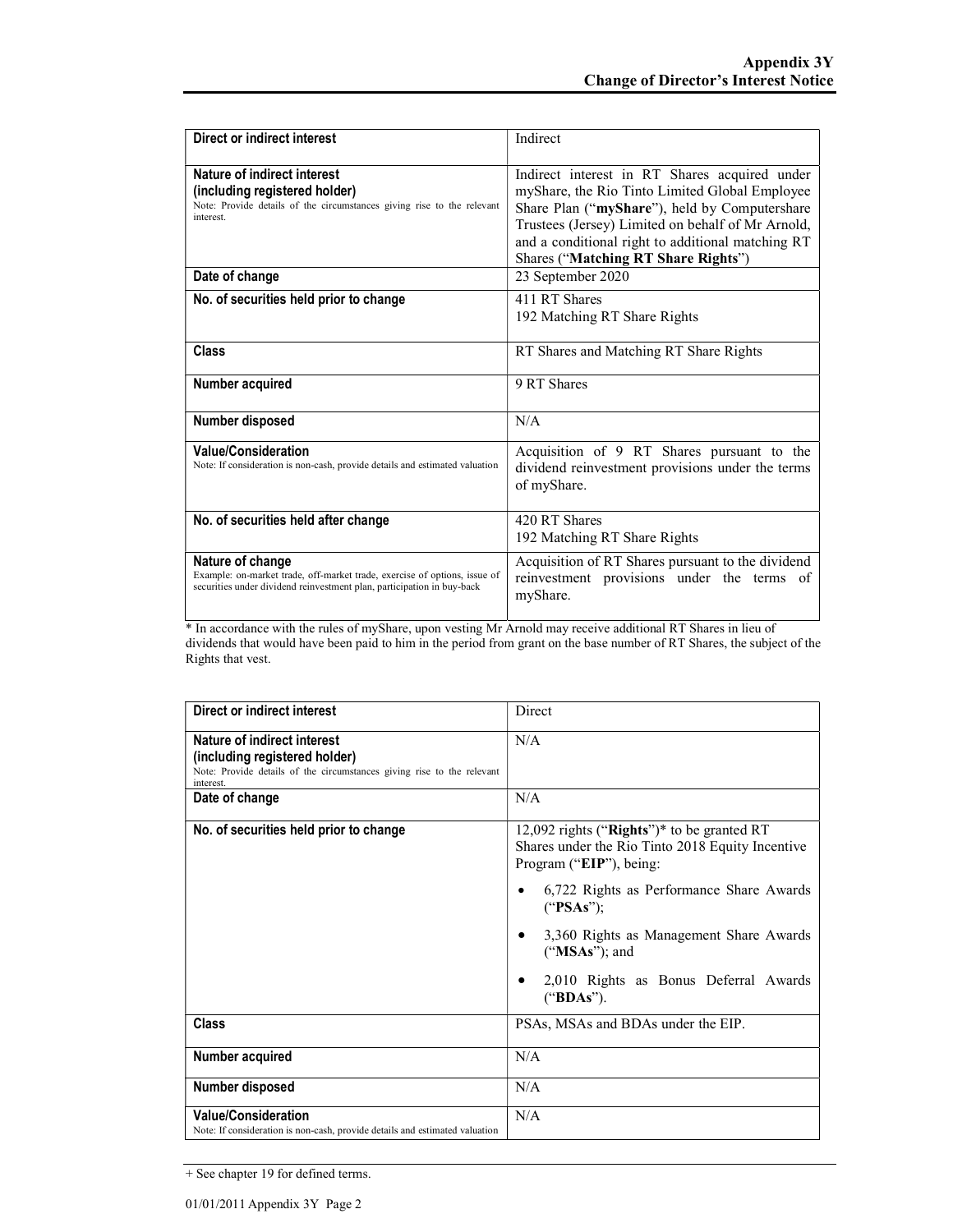| No. of securities held after change                                                                                                                                     | 12,092 Rights, being: |
|-------------------------------------------------------------------------------------------------------------------------------------------------------------------------|-----------------------|
|                                                                                                                                                                         | 6,722 PSAs;           |
|                                                                                                                                                                         | 3,360 MSAs; and       |
|                                                                                                                                                                         | 2,010 BDAs.           |
| Nature of change<br>Example: on-market trade, off-market trade, exercise of options, issue of<br>securities under dividend reinvestment plan, participation in buy-back | N/A                   |

\* In accordance with the rules of the EIP, upon vesting Mr Arnold may receive additional RT Shares in lieu of dividends that would have been paid to him in the period from grant on the base number of RT Shares, the subject of the Rights that vest.

| Direct or indirect interest                                                                                                                                             | Direct        |
|-------------------------------------------------------------------------------------------------------------------------------------------------------------------------|---------------|
| Nature of indirect interest<br>(including registered holder)<br>Note: Provide details of the circumstances giving rise to the relevant<br>interest.                     | N/A           |
| Date of change                                                                                                                                                          | N/A           |
| No. of securities held prior to change                                                                                                                                  | 100 RT Shares |
| <b>Class</b>                                                                                                                                                            | RT Shares     |
| Number acquired                                                                                                                                                         | N/A           |
| Number disposed                                                                                                                                                         | $N/A$ .       |
| <b>Value/Consideration</b><br>Note: If consideration is non-cash, provide details and estimated valuation                                                               | $N/A$ .       |
| No. of securities held after change                                                                                                                                     | 100 RT Shares |
| Nature of change<br>Example: on-market trade, off-market trade, exercise of options, issue of<br>securities under dividend reinvestment plan, participation in buy-back | N/A           |

### Part 2 – Change of director's interests in contracts

Note: In the case of a company, interests which come within paragraph (ii) of the definition of "notifiable interest of a director" should be disclosed in this

| part.                                                                                                                                                                       |     |
|-----------------------------------------------------------------------------------------------------------------------------------------------------------------------------|-----|
| <b>Detail of contract</b>                                                                                                                                                   | N/A |
| Nature of interest                                                                                                                                                          | N/A |
| Name of registered holder<br>(if issued securities)                                                                                                                         | N/A |
| Date of change                                                                                                                                                              | N/A |
| No. and class of securities to which interest<br>related prior to change<br>Note: Details are only required for a contract in relation to which the<br>interest has changed | N/A |
| Interest acquired                                                                                                                                                           | N/A |
| Interest disposed                                                                                                                                                           | N/A |
| <b>Value/Consideration</b><br>Note: If consideration is non-cash, provide details and an estimated<br>valuation                                                             | N/A |

<sup>+</sup> See chapter 19 for defined terms.